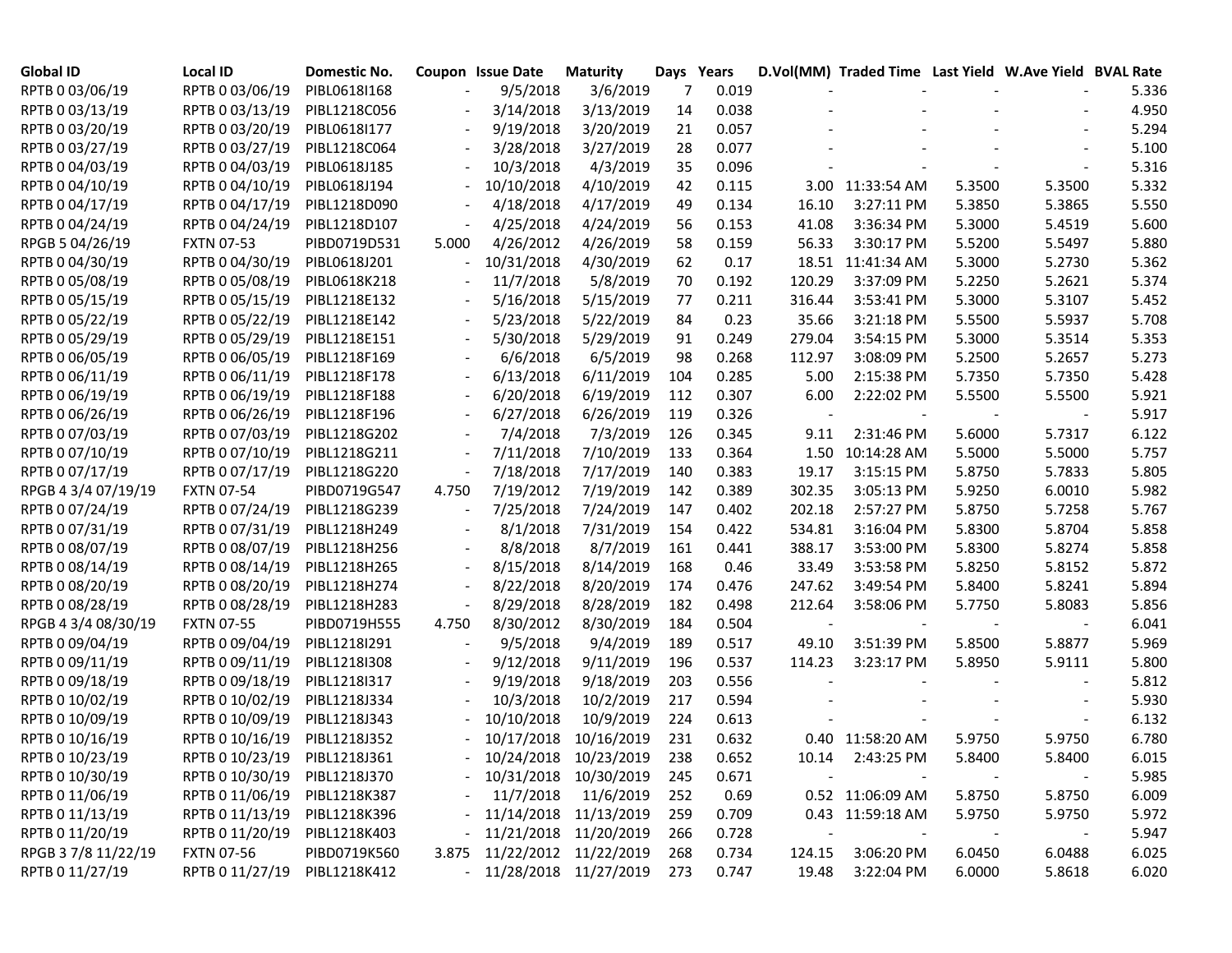| Global ID            | <b>Local ID</b>   | Domestic No. |                          | <b>Coupon Issue Date</b> | <b>Maturity</b>            | Days Years |       |        | D.Vol(MM) Traded Time Last Yield W.Ave Yield BVAL Rate |        |        |       |
|----------------------|-------------------|--------------|--------------------------|--------------------------|----------------------------|------------|-------|--------|--------------------------------------------------------|--------|--------|-------|
| RPTB 0 12/04/19      | RPTB 0 12/04/19   | PIBL1218L420 |                          | 12/5/2018                | 12/4/2019                  | 280        | 0.767 |        |                                                        |        |        | 6.023 |
| RPTB 0 12/11/19      | RPTB 0 12/11/19   | PIBL1218L439 |                          | 12/12/2018               | 12/11/2019                 | 287        | 0.786 |        |                                                        |        |        | 5.976 |
| RPTB 0 01/08/20      | RPTB 0 01/08/20   | PIBL1219A019 |                          | 1/9/2019                 | 1/8/2020                   | 315        | 0.862 | 13.50  | 3:13:46 PM                                             | 5.9500 | 5.9586 | 6.078 |
| RPGB 3 3/8 01/12/20  | <b>FXTN 03-22</b> | PIBD0320A229 | 3.375                    | 1/12/2017                | 1/12/2020                  | 319        | 0.873 | 198.80 | 3:58:22 PM                                             | 6.0000 | 6.0313 | 6.043 |
| RPTB 0 01/15/20      | RPTB 0 01/15/20   | PIBL1219A028 |                          | 1/16/2019                | 1/15/2020                  | 322        | 0.882 |        |                                                        |        |        | 6.110 |
| RPTB 0 01/22/20      | RPTB 0 01/22/20   | PIBL1219A037 |                          | 1/23/2019                | 1/22/2020                  | 329        | 0.901 |        |                                                        |        |        | 6.058 |
| RPTB 0 01/29/20      | RPTB 0 01/29/20   | PIBL1219A046 | $\overline{\phantom{a}}$ | 1/30/2019                | 1/29/2020                  | 336        | 0.92  |        |                                                        |        |        | 5.871 |
| RPTB 0 02/05/20      | RPTB 0 02/05/20   | PIBL1219B054 |                          | 2/6/2019                 | 2/5/2020                   | 343        | 0.939 | 5.63   | 3:50:40 PM                                             | 5.9750 | 5.9796 | 6.066 |
| RPTB 0 02/12/20      | RPTB 0 02/12/20   | PIBL1219B063 | $\overline{\phantom{a}}$ | 2/13/2019                | 2/12/2020                  | 350        | 0.958 | 6.30   | 3:59:07 PM                                             | 5.9000 | 5.9913 | 6.018 |
| RPGB 7 3/4 02/18/20  | <b>FXTN 10-50</b> | PIBD1020B508 | 7.750                    | 2/18/2010                | 2/18/2020                  | 356        | 0.975 |        |                                                        |        |        | 5.783 |
| RPTB 0 02/19/20      | RPTB 0 02/19/20   | PIBL1219B072 |                          | 2/20/2019                | 2/19/2020                  | 357        | 0.977 | 283.37 | 3:22:29 PM                                             | 5.9950 | 5.9960 | 5.998 |
| RPGB 4 1/4 04/11/20  | RTB 03-08         | PIID0320D087 | 4.250                    | 4/11/2017                | 4/11/2020                  | 409        | 1.12  | 28.25  | 2:41:39 PM                                             | 6.1000 | 6.0307 | 6.058 |
| RPGB 7 1/4 08/19/20  | RTB 10-01         | PIID1020H015 | 7.250                    | 8/19/2010                | 8/19/2020                  | 539        | 1.476 |        |                                                        |        |        | 6.043 |
| RPGB 3 3/8 08/20/20  | <b>FXTN 05-73</b> | PIBD0520H735 | 3.375                    | 8/20/2015                | 8/20/2020                  | 540        | 1.478 | 21.79  | 3:44:33 PM                                             | 6.0000 | 6.0667 | 6.091 |
| RPGB 6 1/8 09/16/20  | <b>FXTN 10-51</b> | PIBD1020I510 | 6.125                    | 9/16/2010                | 9/16/2020                  | 567        | 1.552 |        |                                                        |        |        | 6.124 |
| RPGB 5 7/8 12/16/20  | <b>FXTN 10-52</b> | PIBD1020L525 | 5.875                    | 12/16/2010               | 12/16/2020                 | 658        | 1.802 | 3.00   | 3:05:44 PM                                             | 6.1250 | 6.1250 | 6.002 |
| RPGB 4 1/4 01/25/21  | <b>FXTN 03-23</b> | PIBD0321A236 | 4.250                    | 1/25/2018                | 1/25/2021                  | 698        | 1.911 | 1.00   | 10:26:46 AM                                            | 5.9500 | 5.9500 | 6.088 |
| RPGB 7 3/8 03/03/21  | RTB 10-02         | PIID1021C027 | 7.375                    | 3/3/2011                 | 3/3/2021                   | 735        | 2.012 | 2.40   | 2:04:54 PM                                             | 6.1125 | 6.1125 | 5.904 |
| RPGB 3 1/2 03/20/21  | <b>FXTN 07-57</b> | PIBD0721C574 | 3.500                    | 3/20/2014                | 3/20/2021                  | 752        | 2.059 |        | 81.00 11:08:38 AM                                      | 6.1200 | 6.1200 | 6.117 |
| RPGB 6 1/2 04/28/21  | <b>FXTN 10-53</b> | PIBD1021D531 | 6.500                    | 4/28/2011                | 4/28/2021                  | 791        | 2.166 |        |                                                        |        |        | 6.354 |
| RPGB 4 7/8 06/13/21  | RTB 03-09         | PIID0321F092 | 4.875                    | 6/13/2018                | 6/13/2021                  | 837        | 2.292 | 6.50   | 2:39:18 PM                                             | 6.1500 | 6.0975 | 6.073 |
| RPGB 5 3/4 10/20/21  | RTB 10-03         | PIID1021J039 | 5.750                    | 10/20/2011               | 10/20/2021                 | 966        | 2.645 |        |                                                        |        |        | 6.203 |
| RPGB 5 3/4 11/24/21  | <b>FXTN 10-55</b> | PIBD1021K551 | 5.750                    | 11/24/2011               | 11/24/2021 1001            |            | 2.741 |        |                                                        |        |        | 6.191 |
| RPGB 63/8 01/19/22   | <b>FXTN 10-54</b> | PIBD1022G545 | 6.375                    | 7/19/2011                | 1/19/2022 1057             |            | 2.894 |        |                                                        |        |        | 6.035 |
| RPGB 4 01/26/22      | <b>FXTN 05-74</b> | PIBD0522A747 | 4.000                    | 1/26/2017                | 1/26/2022 1064             |            | 2.913 |        | 5.00 11:27:23 AM                                       | 5.9000 | 5.9000 | 6.121 |
| RPGB 15 03/14/22     | <b>FXTN 20-02</b> | PIBD2022C021 | 15.000                   | 3/14/2002                | 3/14/2022 1111             |            | 3.042 |        |                                                        |        |        | 5.961 |
| RPGB 4 7/8 08/02/22  | <b>FXTN 10-56</b> | PIBD1022H562 | 4.875                    | 8/2/2012                 | 8/2/2022 1252              |            | 3.428 |        |                                                        |        |        | 6.315 |
| RPGB 4 3/4 09/13/22  | <b>FXTN 10-57</b> | PIBD1022I570 | 4.750                    | 9/13/2012                | 9/13/2022 1294             |            | 3.543 |        |                                                        |        |        | 6.232 |
| RPGB 12 3/4 10/17/22 | <b>FXTN 20-03</b> | PIBD2022J033 | 12.750                   | 10/17/2002               | 10/17/2022 1328            |            | 3.636 |        |                                                        |        |        | 6.145 |
| RPGB 4 5/8 12/04/22  | RTB 05-11         | PIID0522L114 | 4.625                    | 12/4/2017                | 12/4/2022 1376             |            | 3.767 | 38.50  | 3:48:12 PM                                             | 6.0850 | 6.0868 | 6.062 |
| RPGB 4 12/06/22      | <b>FXTN 10-58</b> | PIBD1022L585 | 4.000                    | 12/6/2012                | 12/6/2022 1378             |            | 3.773 |        |                                                        |        |        | 6.132 |
| RPGB 13 02/20/23     | <b>FXTN 20-04</b> | PIBD2023B048 | 13.000                   | 2/20/2003                | 2/20/2023 1454             |            | 3.981 |        |                                                        |        |        | 6.176 |
| RPGB 5 1/2 03/08/23  | <b>FXTN 05-75</b> | PIBD0523C752 | 5.500                    | 3/8/2018                 | 3/8/2023 1470              |            | 4.025 | 296.00 | 3:34:29 PM                                             | 6.1500 | 6.0724 | 6.095 |
| RPGB 3 1/2 04/21/23  | <b>FXTN 07-58</b> | PIBD0723D588 | 3.500                    | 4/21/2016                | 4/21/2023 1514             |            | 4.145 |        |                                                        |        |        | 6.194 |
| RPGB 11 7/8 05/29/23 | <b>FXTN 20-05</b> | PIBD2023E054 | 11.875                   | 5/29/2003                | 5/29/2023 1552             |            | 4.249 |        |                                                        |        |        | 6.305 |
| RPGB 3 1/4 08/15/23  | RTB 10-04         | PIID1023H046 | 3.250                    | 8/15/2013                | 8/15/2023 1630             |            | 4.463 | 7.03   | 2:29:08 PM                                             | 6.2000 | 6.2534 | 6.116 |
| RPGB 11 3/8 10/23/23 | <b>FXTN 20-06</b> | PIBD2023J068 | 11.375                   |                          | 10/23/2003 10/23/2023 1699 |            | 4.652 |        |                                                        |        |        | 6.173 |
| RPGB 4 1/2 04/20/24  | <b>FXTN 07-59</b> | PIBD0724D595 | 4.500                    | 4/20/2017                | 4/20/2024 1879             |            | 5.144 | 0.50   | 3:40:49 PM                                             | 6.2500 | 6.2500 | 6.015 |
| RPGB 12 3/8 06/03/24 | <b>FXTN 20-07</b> | PIBD2024F075 | 12.375                   | 6/3/2004                 | 6/3/2024 1923              |            | 5.265 |        |                                                        |        |        | 6.107 |
| RPGB 12 7/8 08/05/24 | <b>FXTN 20-08</b> | PIBD2024H086 | 12.875                   | 8/5/2004                 | 8/5/2024 1986              |            | 5.437 |        |                                                        |        |        | 6.205 |
| RPGB 4 1/8 08/20/24  | <b>FXTN 10-59</b> | PIBD1024H595 | 4.125                    | 8/20/2014                | 8/20/2024 2001             |            | 5.478 | 4.85   | 3:08:34 PM                                             | 6.3000 | 6.3000 | 6.258 |
| RPGB 13 3/4 11/11/24 | <b>FXTN 20-09</b> | PIBD2024K091 | 13.750                   |                          | 11/11/2004 11/11/2024 2084 |            | 5.706 |        |                                                        |        |        | 6.209 |